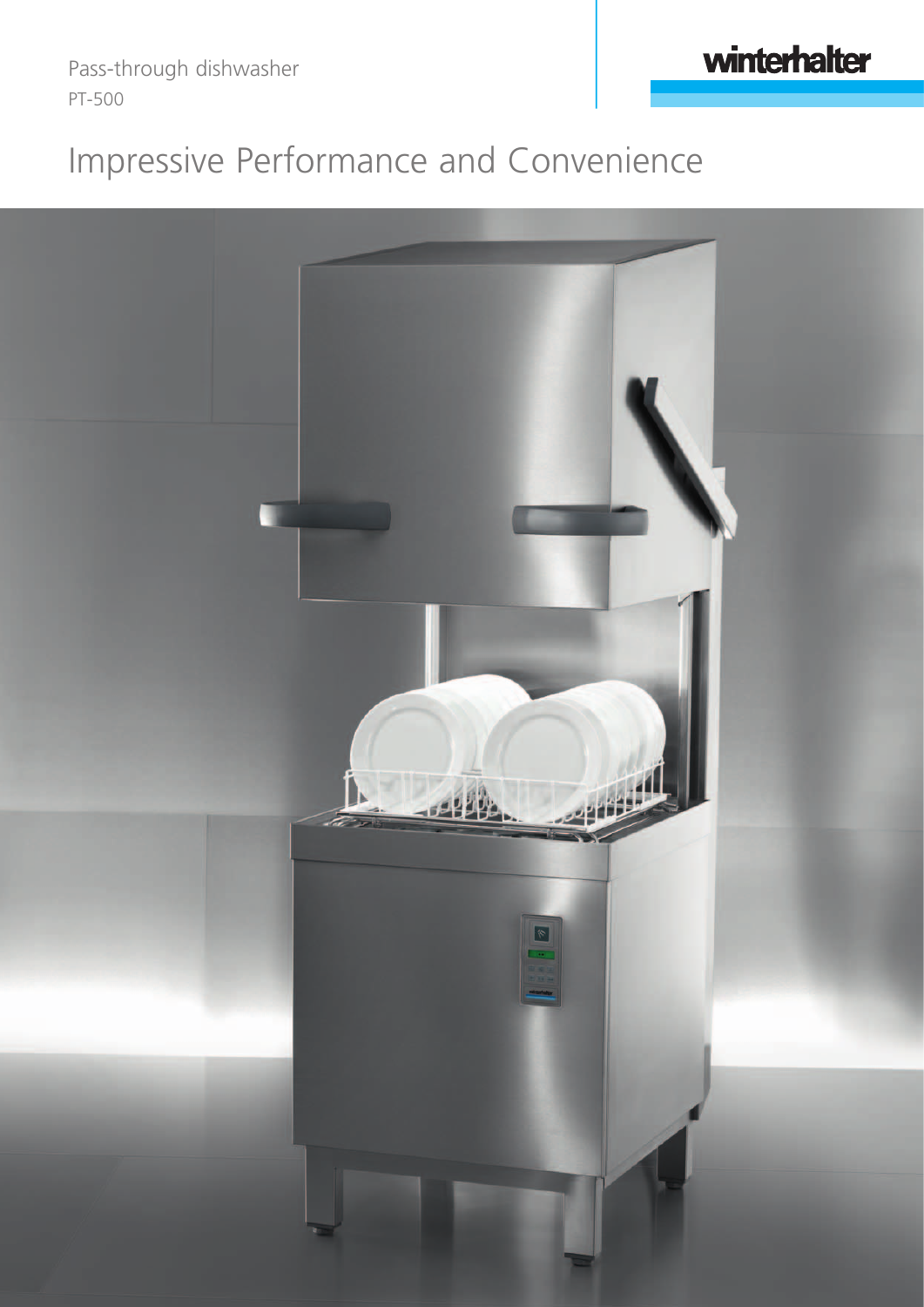### PT-500 – Simply Brilliant Cleaning

Winterhalter presents the PT-500, a new pass-through dishwasher which produces excellent cleaning results quickly and efficiently due to new components and innovations. The PT-500 is easy to operate and its sophisticated, ergonomic design reduces staff workload but still delivers hygienically clean results, even for long working days.

PT-500 by Winterhalter is a warewasher that impresses with reliability and efficiency in every way.



- Reduced programme times
- Far shorter heating times
- Comprehensive washing power
- Effective quadruple filtration system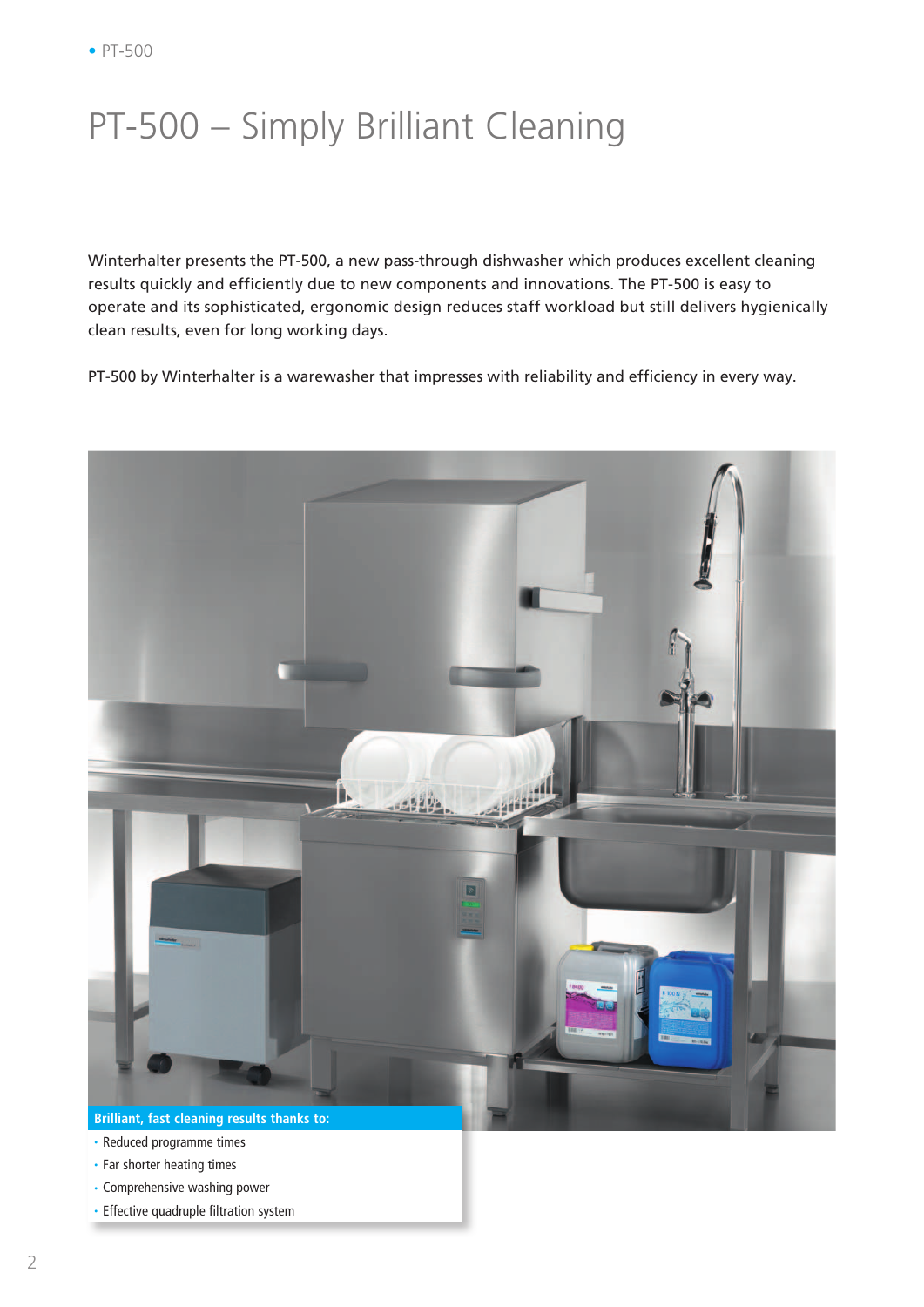## Get Great Cleaning Results, Quickly





Interior of the tank (cross section)

#### Short programme times

You can choose one of three programmes depending on the degree of soiling: short, standard and intensive. With active energy management, the machine has an hourly capacity of up to 68 racks in the short programme.

#### Reduced heating times

The active energy management also makes optimal use of the available energy to prepare the machine for rapid operation That reduces the heating time by up to 50 %. As a result, PT-500 is ready for operation far faster than other passthrough dishwashers.

#### Complete coverage

The new elliptical wash fields with speciallydeveloped jets ensure comprehensive washing power, which give brilliant cleaning results throughout the entire machine. In spite of the low rinse water volume, perfectly hygienic results can be guaranteed even for dishes with stubborn soiling.

#### Effective filtration

The PT-500 is equipped with a quadruple filtration system. Food residue and soiling are trapped by the strainer which has a removable sieve. The Mediamat also removes fine impurities such as coffee grounds using centrifugal force. The pump inlet filter provides additional reliability.

HighTemp – washing with high temperatures The intensive programme meets special hygiene requirements with higher temperatures.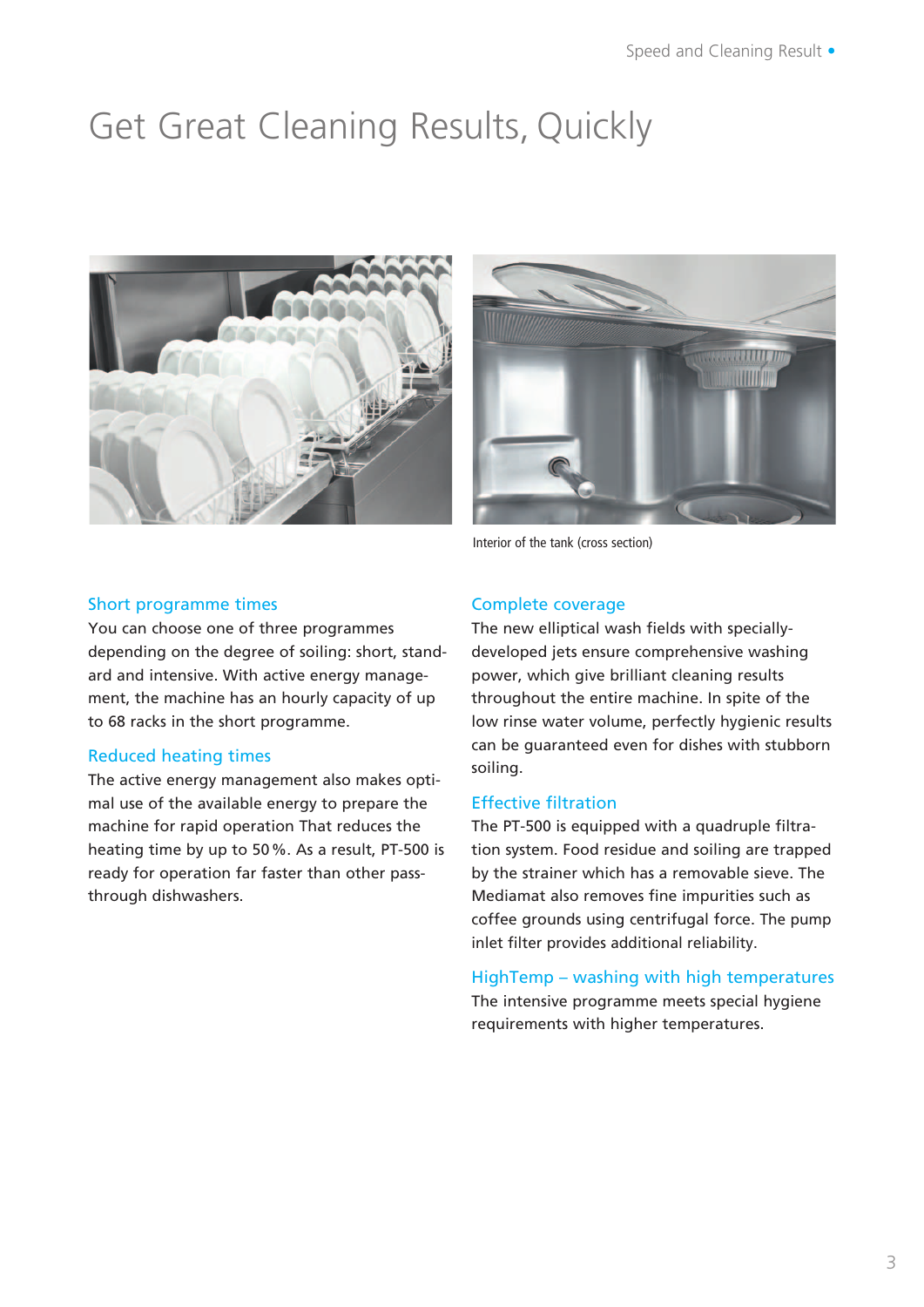### Impressively Easy to Operate



- Self-explanatory operation
- Labour-saving control functions
- Workload-reducing hygiene concept

#### Extremely easy to use

To ensure untrained, frequently changing staff can learn to use the machine quickly, PT-500 has a colour coded display showing the various machine states; heating, washing and standby. Selected washing programmes are also started using the single-button control or automatic hood start. The unique, ergonomic hood handles support effortless operation of the machine especially on long working days.

#### Integrated control functions

PT-500 has numerous control functions which further reduces staff workload. Tank and boiler temperatures can be shown on the display at any time. Simple symbols warn the personnel when there is a lack of detergent and rinse aid. A leak sensor monitors uncontrolled water outflows and shuts off the machine's water inlet. Thus PT-500 guarantees process reliability and prevents resulting damage.

#### Time-saving hygiene concept

A deep-drawn tank, a hygiene tank heater and a hygiene rear panel prevent limescale and dirt deposits. These components guarantee that the interior of the machine is clean at all times. In addition, the self-cleaning programme considerably reduces kitchen staff workload. **Convenient operation and hygienic safety thanks to:**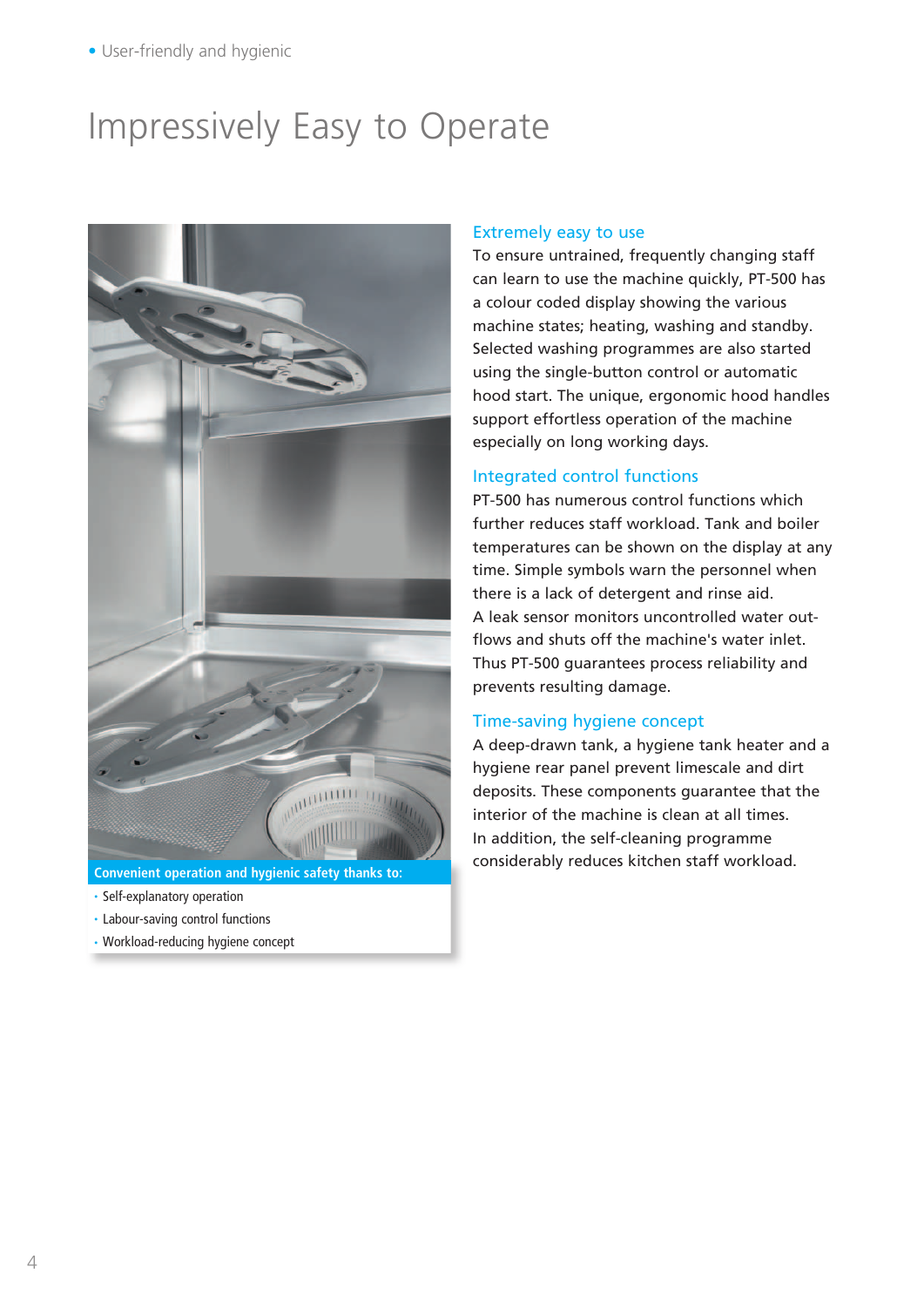| <b>PT-500</b>                                                                |           |
|------------------------------------------------------------------------------|-----------|
|                                                                              |           |
| <b>Speed and Cleaning Result</b>                                             |           |
| Active energy management                                                     | $\bullet$ |
| Elliptical wash fields with special jet geometry                             | $\bullet$ |
| Filtration system with sieve, strainer, pump inlet filter and Mediamat       | $\bullet$ |
| Integrated detergent dosing device                                           | $\circ$   |
| Integrated rinse aid dosing device                                           | $\bullet$ |
| Integrated softener                                                          | $\circ$   |
|                                                                              |           |
| <b>User-friendly and hygienic</b>                                            |           |
| Electronic control unit with a colour-coded display                          | $\bullet$ |
| 3 washing programmes (short, standard and intensive)                         |           |
| Washing programme adjustment via parameters                                  | $\bullet$ |
| Display of tank and boiler temperatures                                      | $\bullet$ |
| Self-cleaning programme                                                      | $\bullet$ |
| Detergent container empty indicator (for integrated detergent dosing device) | $\bullet$ |
| Rinse aid container empty indicator                                          | $\bullet$ |
| Lack of salt error message (with integrated softener)                        | $\bullet$ |
| PIN-protected chef level                                                     | $\bullet$ |
| PIN-protected service technician level                                       | $\bullet$ |
| Integrated error logbook                                                     |           |
| Hood with locking position                                                   |           |
| Automatic hood start                                                         | $\bullet$ |
| Deep-drawn hygienic tank                                                     |           |
| Hygiene tank heater                                                          | $\bullet$ |
| Hygienic rack guide                                                          | $\bullet$ |
| TwinSet (combination of 2 PT-500 machines)                                   | $\circ$   |
| HighTemp                                                                     | $\bullet$ |
| Low temperature warewashing system effect for glasses*                       | $\circ$   |
| Low temperature warewashing system effect for dishes*                        | $\circ$   |
| Thermostop for hygienic safety                                               | $\bullet$ |
| Drain pump                                                                   | $\bullet$ |
| Rinse booster pump                                                           |           |
| Leak sensor                                                                  | $\bullet$ |
| Multiphasing                                                                 | $\bullet$ |
| Transfer strip for external dosing devices                                   |           |
| Multifunctional output as an interface to external devices                   |           |
| Stainless steel rear cover                                                   | $\bullet$ |

• Standard • Option

\* Not available in all markets.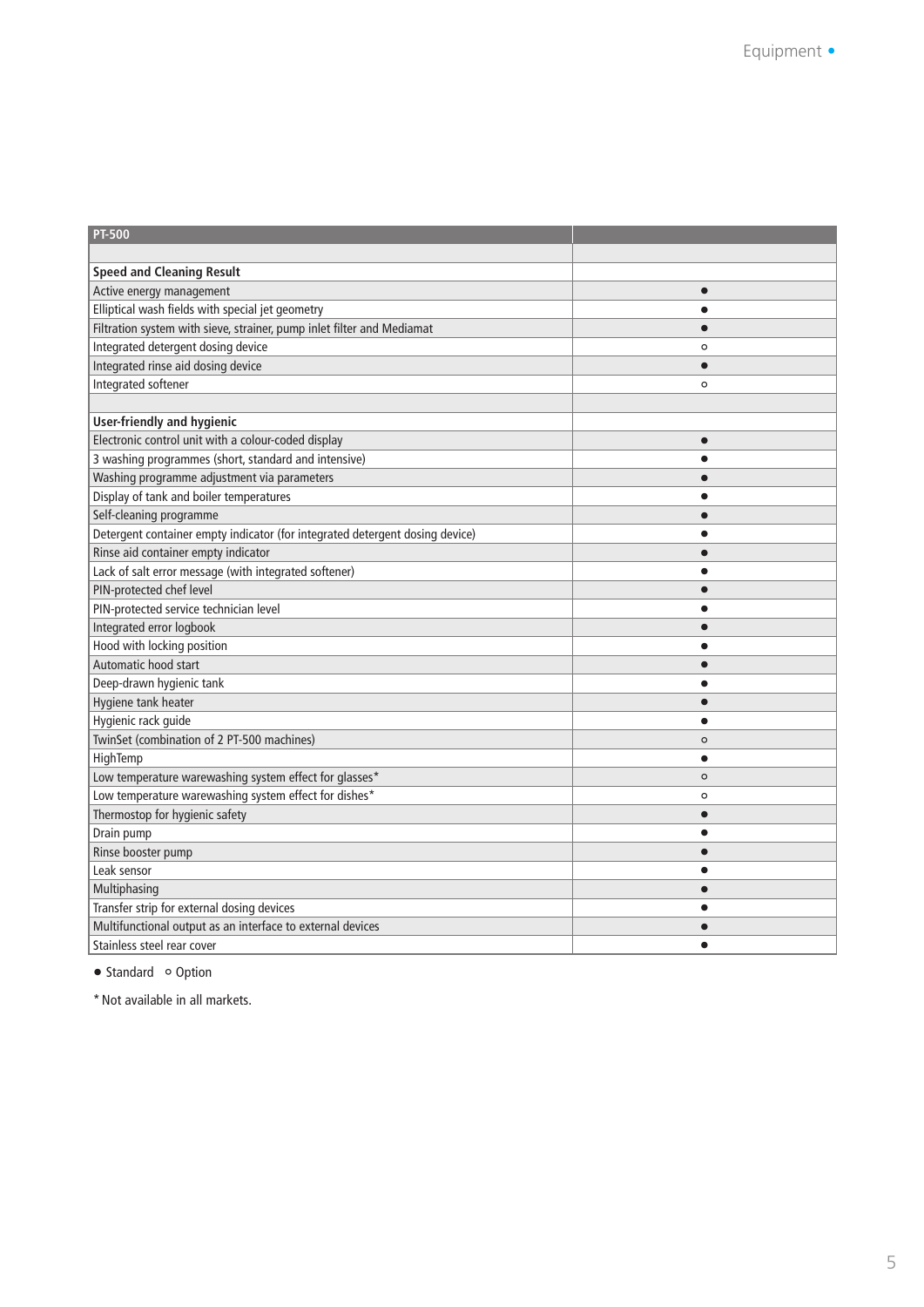• Individual planning / technical data

#### **Design examples**



#### **Dimensions**







PT-500 can also be configured as a TwinSet. For dimension drawings of this, see www.winterhalter.biz/pt-scout



\* 900 mm working height also available instead of 850 mm. That increases the vertical dimensions by 50 mm.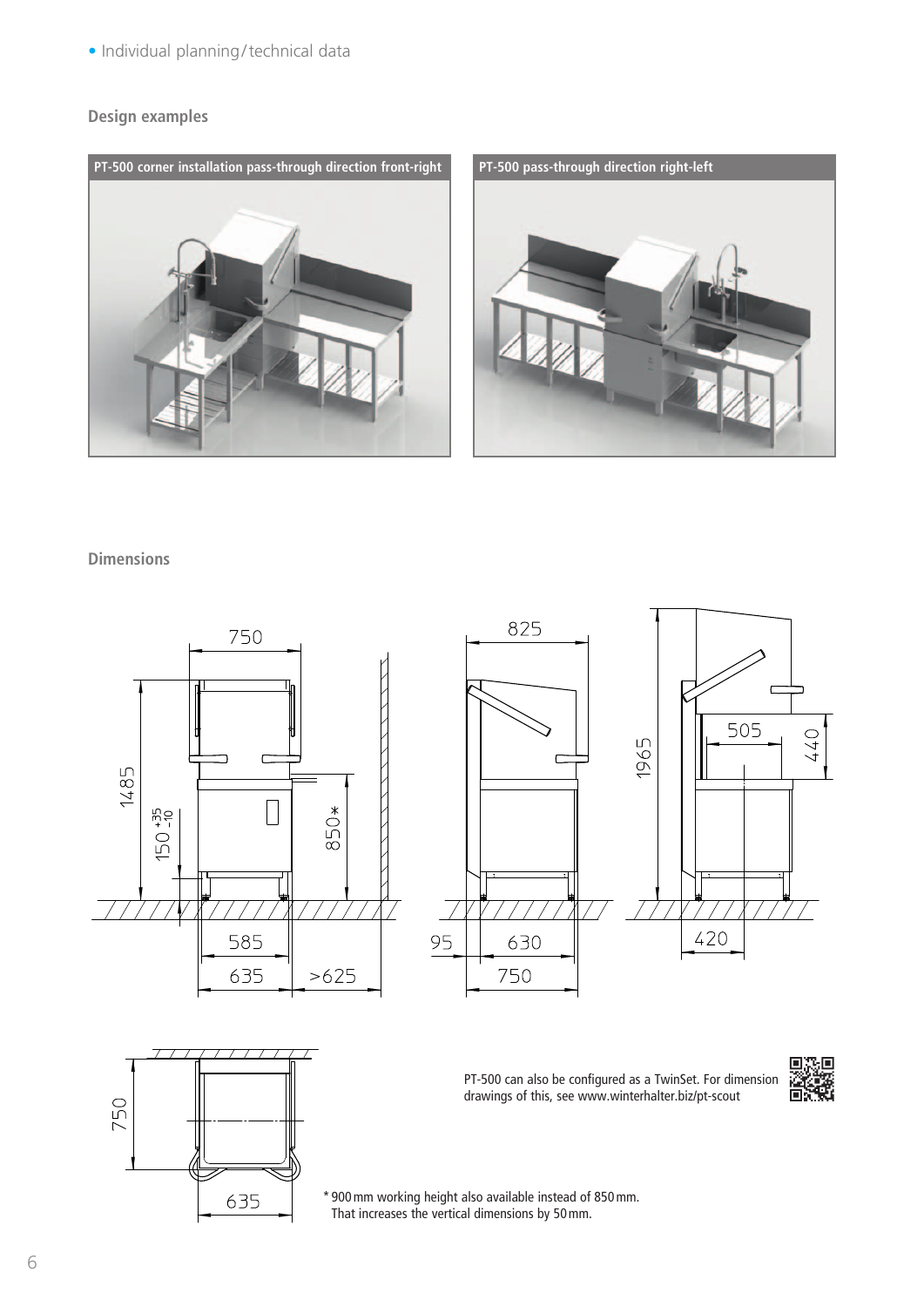#### **Technical data**

| <b>PT-500</b>                                              |                                                                                                                                                               |                                                   |  |
|------------------------------------------------------------|---------------------------------------------------------------------------------------------------------------------------------------------------------------|---------------------------------------------------|--|
| Number of programmes                                       |                                                                                                                                                               | 3                                                 |  |
| Theoretical capacity (short/standard/intensive programme*) | [racks/h]                                                                                                                                                     | 68/30/20                                          |  |
| <b>Water consumption</b>                                   |                                                                                                                                                               |                                                   |  |
| Tank capacity                                              |                                                                                                                                                               | 35                                                |  |
| Rinse water consumption per cycle                          | $[] \centering \includegraphics[width=0.47\textwidth]{images/TrDiM1.png} \caption{The 3D (top) and 4D (top) are shown in the left and right.} \label{TrDiM1}$ | 2,4/2,4/3,8                                       |  |
| <b>Temperatures</b>                                        |                                                                                                                                                               |                                                   |  |
| Tank temperature                                           | [°C]                                                                                                                                                          | 62/62/66                                          |  |
| Rinse temperature                                          | [°C]                                                                                                                                                          | 85                                                |  |
| <b>Dimensions</b>                                          |                                                                                                                                                               |                                                   |  |
| Width                                                      | [mm]                                                                                                                                                          | 635                                               |  |
| Depth                                                      | [mm]                                                                                                                                                          | 750                                               |  |
| Height with hood closed                                    | [mm]                                                                                                                                                          | 1.485                                             |  |
| Height with hood open                                      | [mm]                                                                                                                                                          | 1.965                                             |  |
| Working height                                             | [mm]                                                                                                                                                          | 850                                               |  |
| Clear entry height                                         | [mm]                                                                                                                                                          | 440                                               |  |
| <b>Rack dimensions</b>                                     | [mm]                                                                                                                                                          | 500×500                                           |  |
| <b>Electrical specifications</b>                           |                                                                                                                                                               |                                                   |  |
| <b>Total connected load</b>                                |                                                                                                                                                               |                                                   |  |
| - Three-phase AC                                           | [kW]                                                                                                                                                          | Differs by country and fuse protection, see below |  |
| - Alternating current                                      | [kW]                                                                                                                                                          | Differs by country and fuse protection, see below |  |
| Fuse protection                                            | [A]                                                                                                                                                           | Differs by country and fuse protection, see below |  |
| Circulating pump (P1)                                      | [kW]                                                                                                                                                          | 0,75                                              |  |
| Tank heating                                               | [kW]                                                                                                                                                          | 2,5                                               |  |
| <b>Boiler heating</b>                                      |                                                                                                                                                               |                                                   |  |
| - Three-phase AC                                           | [kW]                                                                                                                                                          | Differs by country and fuse protection, see below |  |
| - Alternating current                                      | [kW]                                                                                                                                                          | Differs by country and fuse protection, see below |  |
| <b>Other information</b>                                   |                                                                                                                                                               |                                                   |  |
| Max. water inlet temperature                               | [°C]                                                                                                                                                          | 60                                                |  |
| Required water flow pressure                               | [bar/kPA]                                                                                                                                                     | $1,0 - 6,0/100 - 600$                             |  |
| Splash guard                                               |                                                                                                                                                               | IP X5                                             |  |
| Weight, net/gross                                          | [kg]                                                                                                                                                          | 103/128                                           |  |

\* Intensive programme meets HighTemp requirements

### **Electrical specifications**

| Voltage                  | <b>Fuse protection</b>         | <b>Total connected load with</b><br>6.4 kW boiler heating element | <b>Total connected load with</b><br>10.8 kW boiler heating element |
|--------------------------|--------------------------------|-------------------------------------------------------------------|--------------------------------------------------------------------|
| 380 V / 3N~ / 50 - 60 Hz | 16 A                           | 7.1 kW                                                            | 8.3 kW                                                             |
| 400 V / 3N~ / 50 - 60 Hz | 16A<br>25A<br>32 A             | 7.9 kW<br>10.2 kW                                                 | 9.1 kW<br>13.2 kW<br>14.7 kW                                       |
| 415 V / 3N~ / 50 - 60 Hz | 15A<br>16A/20A<br>25 A<br>32 A | 6.9 kW<br>8.4 kW<br>10.9 kW                                       | 9.5 kW<br>9.7 kW<br>14.2 kW<br>15.7 kW                             |
| 200 V / 3N~ / 50 - 60 Hz | 25A<br>32 A                    | 6.6 kW<br>8.0 kW                                                  | 7.1 kW<br>8.1 kW                                                   |
| 230 V / 3N~ / 50-60 Hz   | 25 A<br>32 A<br>50 A           | 7.8 kW<br>10.1 kW                                                 | 14.5 kW                                                            |
| 230 V / 1N~ / 50 - 60 Hz | 32 A                           | 6.9 kW                                                            |                                                                    |
| 240 V / 1N~ / 50 - 60 Hz | 25 A<br>32 A<br>40 A<br>50 A   | 5.1 kW<br>6.8 kW<br>8.4 kW<br>10.9 kW                             |                                                                    |